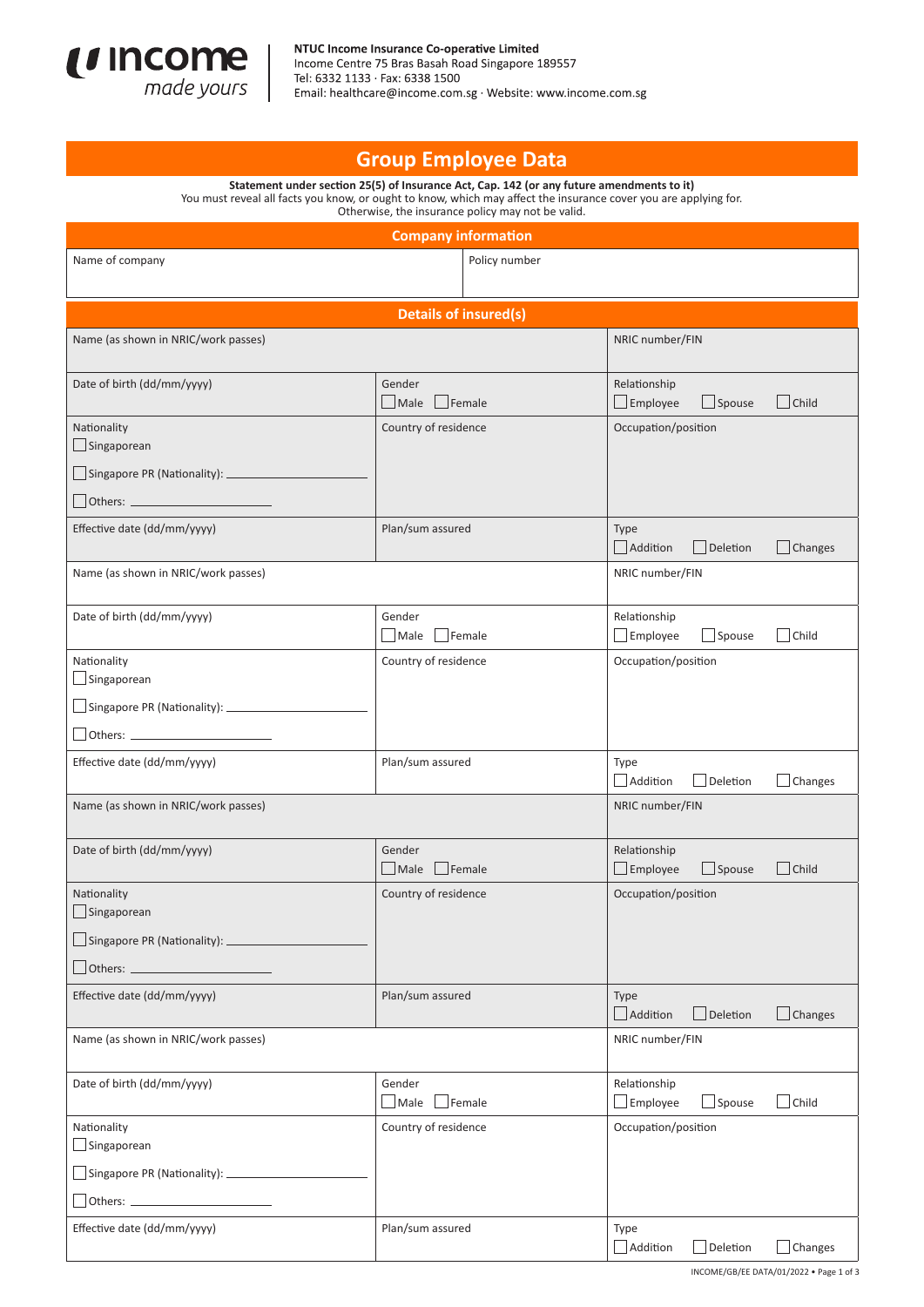| Name (as shown in NRIC/work passes)        |                                            | NRIC number/FIN                                                  |
|--------------------------------------------|--------------------------------------------|------------------------------------------------------------------|
| Date of birth (dd/mm/yyyy)                 | Gender<br>Male<br>Female                   | Relationship<br>$\Box$ Employee<br>Child<br>$\Box$ Spouse        |
| Nationality<br>Singaporean                 | Country of residence                       | Occupation/position                                              |
| $\Box$ Singapore PR (Nationality): $\Box$  |                                            |                                                                  |
| Others:                                    | Plan/sum assured                           |                                                                  |
| Effective date (dd/mm/yyyy)                |                                            | Type<br>Addition<br>$\Box$ Deletion<br>$\Box$ Changes            |
| Name (as shown in NRIC/work passes)        |                                            | NRIC number/FIN                                                  |
| Date of birth (dd/mm/yyyy)                 | Gender<br>Male<br>Female                   | Relationship<br>$\Box$ Employee<br>$\Box$ Spouse<br>Child        |
| Nationality<br>Singaporean                 | Country of residence                       | Occupation/position                                              |
| $\Box$ Singapore PR (Nationality): $\Box$  |                                            |                                                                  |
|                                            |                                            |                                                                  |
| Effective date (dd/mm/yyyy)                | Plan/sum assured                           | Type<br>Changes<br>Addition<br>Deletion                          |
| Name (as shown in NRIC/work passes)        |                                            | NRIC number/FIN                                                  |
| Date of birth (dd/mm/yyyy)                 | Gender<br>$F$ emale<br>$\blacksquare$ Male | Relationship<br>Child<br>$\Box$ Spouse                           |
| Nationality                                | Country of residence                       | $\Box$ Employee<br>Occupation/position                           |
| $\Box$ Singaporean                         |                                            |                                                                  |
|                                            |                                            |                                                                  |
| Others:                                    |                                            |                                                                  |
| Effective date (dd/mm/yyyy)                | Plan/sum assured                           | <b>Type</b><br>Addition<br>Deletion<br>Changes                   |
| Name (as shown in NRIC/work passes)        |                                            | NRIC number/FIN                                                  |
| Date of birth (dd/mm/yyyy)                 | Gender<br>$\Box$ Male<br>Female            | Relationship<br>$\Box$ Employee<br>$\Box$ Spouse<br>Child        |
| Nationality<br>Singaporean                 | Country of residence                       | Occupation/position                                              |
|                                            |                                            |                                                                  |
|                                            |                                            |                                                                  |
| Effective date (dd/mm/yyyy)                | Plan/sum assured                           | Type<br>Addition<br>Deletion<br>Changes                          |
| Name (as shown in NRIC/work passes)        |                                            | NRIC number/FIN                                                  |
| Date of birth (dd/mm/yyyy)                 | Gender<br>$\Box$ Male<br>$\vert$ Female    | Relationship<br>$\Box$ Child<br>$\Box$ Employee<br>$\Box$ Spouse |
| Nationality<br>Singaporean                 | Country of residence                       | Occupation/position                                              |
| Singapore PR (Nationality): ______________ |                                            |                                                                  |
|                                            |                                            |                                                                  |
| Effective date (dd/mm/yyyy)                | Plan/sum assured                           | Type<br>Addition<br>$\Box$ Deletion<br>$\Box$ Changes            |